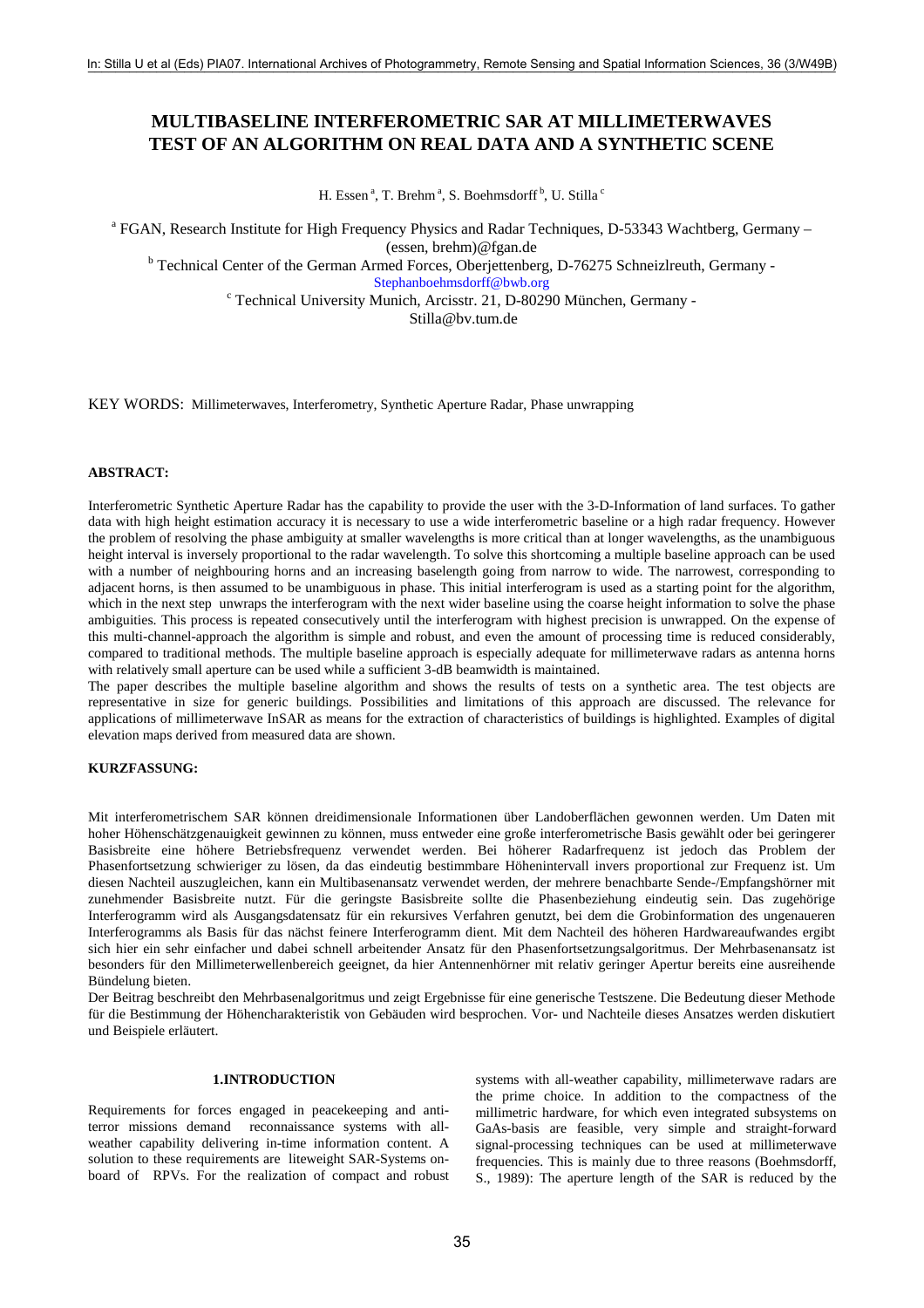ratio of wavelengths at equal cross-range resolution, and allows lower requirements for the flight stability of the airborne platform. The amount of excessive backscattering at edges and corners of man made structures is much less due to a relatively higher geometric deviation of right angles and straightness of lines and a higher roughness of surfaces. Interferometric SAR at millimeterwave frequencies offers the additional advantage of small baselines for high height estimation accuracy. However the smaller wavelength leads also to a higher phase ambiguity, resulting in a much higher amount of sophistication for phase unwrappin at these radar bands.

To overcome this shortcoming, a hardware approach has been developed using multiple baselines to deliver interferograms at different height estimation precision ranging from low to high.

This approach is adequate for millimeterwaves as those different baselines can be accommodated within small geometric dimensions. For classical radar bands this can not be achieved within dimensions typical for RPVs.

### **2.A MULTIPLE BASELINE APPROACH FOR MILLIMETERWAVE INTERFEROMETRIC SAR**

#### **2.1 Hardware Assembly**

The millimeterwave radar system for which the algorithm has been developed (Boehmsdorff, S., 2001) is equipped with a multibaseline antenna consisting of an array of six horns followed by a cylindrical lens, which achieves the azimuthal beamforming. The antenna has a 3 dB beam width of 3° in azimuth and 12° in elevation. A photo of the antenna arrangement is shown in Fig 1.  $E1 - E4$  denote the four receiving channels, S1 and S2 the two possible transmitting ports.



Figure 1: Radar Front - End with Multiple Baseline Antenna

From each receiver channel complex data are retrieved. Due to the geometry of the horn ensemble five independent interferograms can be extracted.

# **2.2 Basic Phase Unwrapping**

The phase unwrapping method based upon this hardware approach needs at least one unambiguous interferogram, which is usually the one corresponding to the smallest baseline. In case that this one is not unambiguous, it is necessary to unwrap it with an algorithm based upon a different approach. This can be a quite simple one like the Goldstein or Dipole algorithm [2], if the height variation of the imaged area doesn't exceed the unambiguous height dramatically. In order to start the further processing all available interferograms are stored and sorted according to their baselines. The full process is tested using a synthetic scene with a number of generic objects. This is described in the following.

## **3.DESCRIPTION OF SYNTHETIC TEST AREA**

The test area described here is an artificial data set, created by a program written in Matlab®. Its dimension is  $1000 \times 2000$ pixels, and it contains several sample objects of different heights and shapes. In particular there are seven generic objects to test the unwrapping algorithm and in addition two noise patches. All objects are located on a flat plane. A picture of the elevation model, which is described qualitatively in the following, is shown in Fig. 2.



Figure 2: Elevation model of the test area. Noise patches are shown as white holes in the plane.

The first object at the upper left corner is a set of three mountains of Gaussian shape and different height and width neighboured by a round pillar. Below these there is a box, representing a man made object like a building, with a noise patch in the back simulating the shadow of the object. The next object is a round noise patch resembling a water surface were the backscattering tends to be of specular character and the phase appears noisy. Then a ramp is leading below the plane like a pit. Two rectangular pillars of different heights and an increasing ramp above a rectangular cross section complete the synthetic test area. For this test area the effectiveness of a new phase unwrapping technique, based upon an approach using more than two receiver channels at increasing interferometric basewidth will be evaluated.

### **4.DISCUSSION OF BASIC INTERFEROGRAMS**

From this elevation model five interferograms were calculated for a baseline ratio of 1:2:3:4:5 relative to the first one. For the test it is assumed that the reference interferogram is unambiguous. All other interferograms are allowed to exhibit as many phase excursions as appropriate for the respective height. Due to the baseline ratios they are limited to five. In addition all simulated interferograms are corrupted with white noise of  $\pm$  15  $\degree$  to resemble a typical measured data set. The phase values corresponding to the ground-plane are allowed to exhibit an arbitrary offset relative to each other. The five interferograms are show in Figs. 3-7. To localize the noise patches the pseudo correlation map is rather used. The pseudo correlation map (Ghiglia, D. C., 1998) can be used as a quality criterion when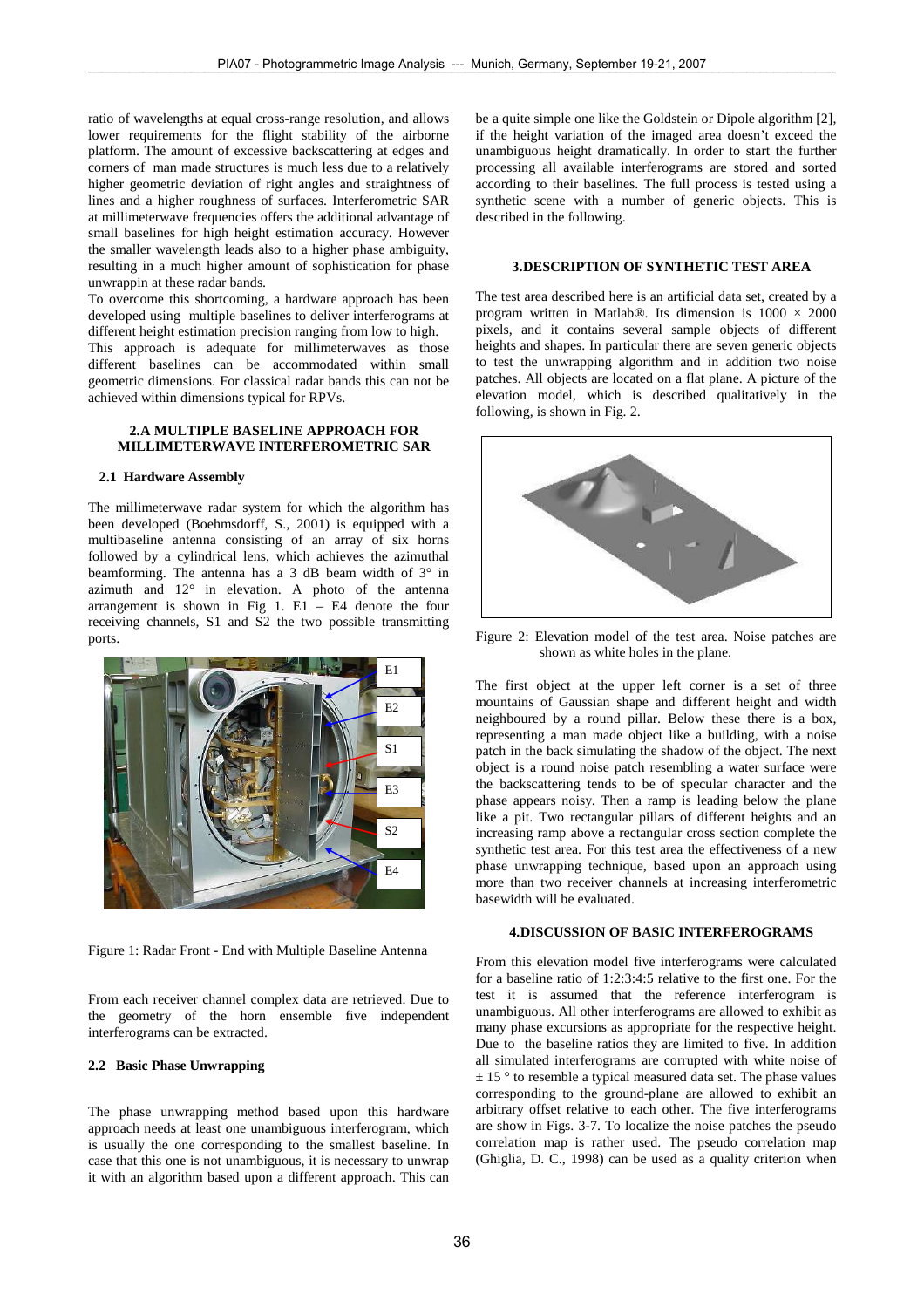the magnitudes of the complex values are unknown. It is defined by:

$$
|z_{m,n}| = \frac{\sqrt{\left(\sum \cos \varphi_{i,j}\right)^2 + \left(\sum \sin \varphi_{i,j}\right)^2}}{k^2} \quad (1)
$$

The two sums are evaluated in an interval of the dimension k x k around each pixel (m,n). The values of  $\varphi_{i,j}$  are the phase values of the interferograms. Therefore this quality map is always available, even if only the phase differences are know. Within the correlation map points of low correlation indicate areas where the phase is decorrelated. These regions are noisy patches, like shadow areas or any region which shows specular reflectance. As an example Fig. 8 depicts the pseudo correlation map for the interferogram with the widest baseline shown in Fig. 7.



Figure 3: Interferogram, Figure 4: as Fig. 3,<br>Baseline 1 Baseline 2 Baseline 1



Baseline 3 Baseline 4

Figure 5: as Fig. 3, Figure 6: as Fig. 3,



Figure 7: as Fig. 3, Figure 8: Pseudo correla-Baseline 5 tion map related to Fig. 7

The chart of Fig. 8 shows clearly the areas of low correlation within the noisy patches. In addition the limits of the box, the two pillars and the descending ramp are marked as areas of low correlation because of the considerable phase variation, although the phase within that limits is well defined. The border of the ascending ramp is marked with dashed lines which is due to the periodic correlation of the phase values (modulo  $2\pi$ ) while the phase values are increasing in comparison to that of the ground plane. Although the pseudo correlation map has the disadvantage of indicating steep terrain as low correlated it can be used as a tool to guide the phase unwrapping algorithm. In the example it serves to define areas where phase unwrapping is possible. After creating the interferograms at increasing basewidth it is possible to establish the unwrapping algorithm.

### **5.PHASE UNWRAPPING ALGORITHM FOR MULTIPLE BASELINE INSAR DATA**

#### **5.1 Description of the Process**

As mentioned under 2.2 the algorithm needs at least one unambiguous interferogram as an initial starting point. It is postulated for the evaluation process, that the first interferogram, related to the narrowest baseline, is unambiguous. For further processing all interferograms are sorted according to their baselines. The unwrapping algorithm works iteratively using one interferogram after the other. From the preceding interferogram a look-up table is generated and used for unwrapping the next interferogram with higher interferometric base width where the phase is ambiguous but exhibits a higher precision. This is repeated until all interferograms are processed successively. It has to be pointed out, that unlike in the usual residues approach, no paths around ambiguous areas have to be searched to unwrap the phase. All undefined pixels within the resulting interferogram are strongly restricted to their location, and there is no error spread in the image plane. Errors that occur are mainly due to excessive phase noise. Due to the scaling of the successive interferograms which has to be done during the unwrapping process, the noise contributions are also scaled by the same ratio and therefore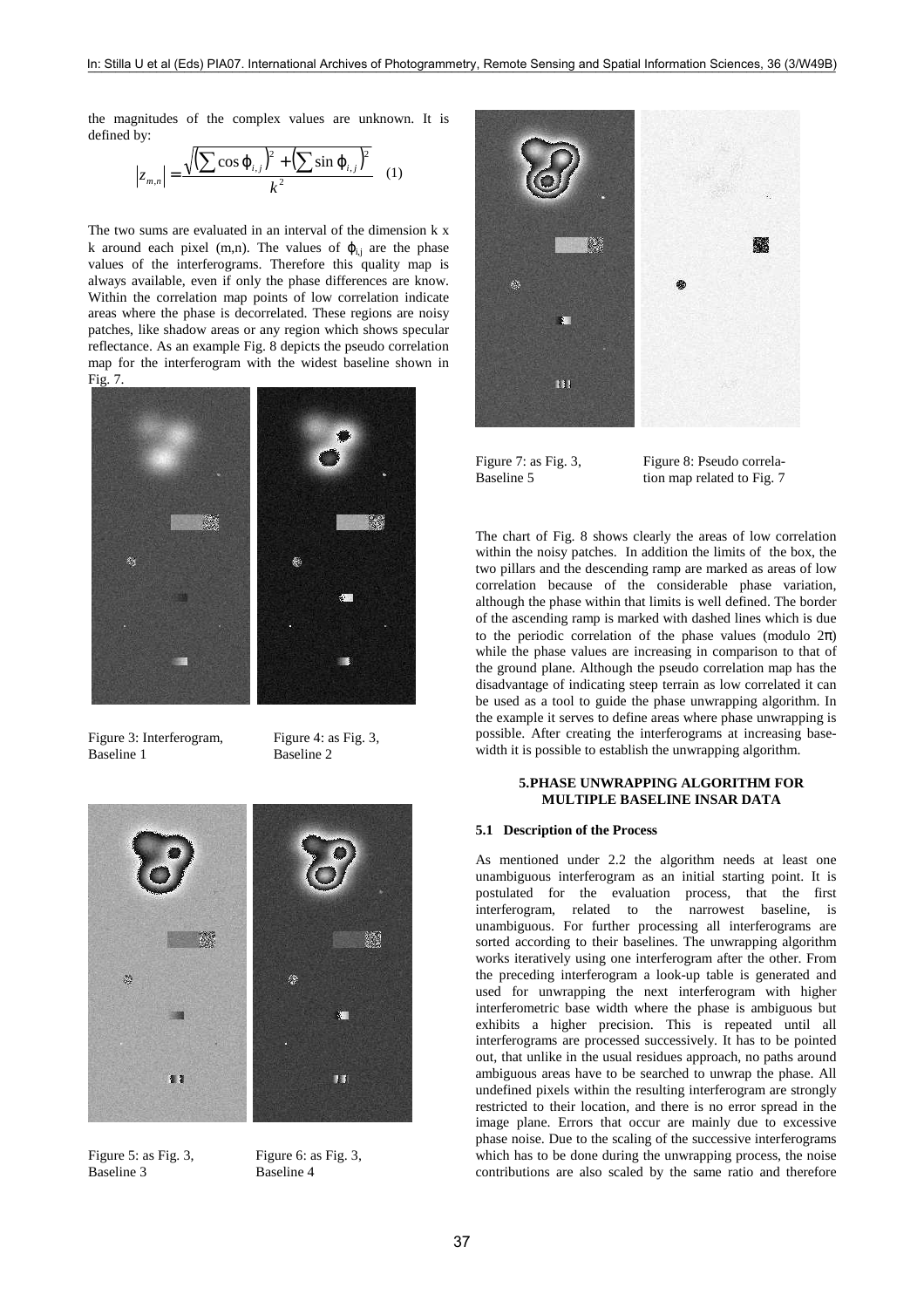erroneous pixels may occure. To solve this problem, the algorithm searches for suspicious isolated pixels within the resultant interferogram. For those pixels a test procedure determines if adding  $\pm 2\pi$  gives a better result matching them to the surrounding pixels. The flow chart of the unwrapping algorithm is given in Fig. 9.



Figure 9: Flow chart of the unwrapping algorithm

Within all figures the gray scale is the same, where black represents  $-\pi$  and white π. The algorithm starts with the first channel combination and unwraps all following ones. To visualize the success of the coarse to fine unwrapping process Fig. 10 shows the raw phase as vertical profile related to the synthetic area and Fig. 11 the corresponding unwrapped phase. It can be seen that the algorithm leaves most values untouched except at those positions where the phase is wrapped around. It has to be pointed out, that the algorithm presented here works fully automatically after choosing the input parameters and provides the user with five interferograms of different quality that have no or only a few residues left outside the noisy patches of shadow areas.



Figure 10: Vertical Profile of raw Phases



Figure 11: Vertical Profile gained by Coarse to Fine Process

#### **5.2 Comparison with a Conventional Unwrapping Method**

To demonstrate the advantage of the new coarse to fine unwrapping process (C2F) a conventional unwrapping method using residues has been applied to the model scene. Fig. 12 shows the comparison. It is obvious, that at those parts of the interferogram, where noise patches or even singular noise pixels appear the conventional method runs into problems and errors are spreading into the interferogram. To eliminate them a special treatment has to be done. The C2F-method does not suffer from such difficultties. As demonstrated under chapter 5.1 a vertical profile through the interferogram plane has been calculated and is shown in Fig. 13. It shows the difficulties for the Dipole method to cope with certain features of the